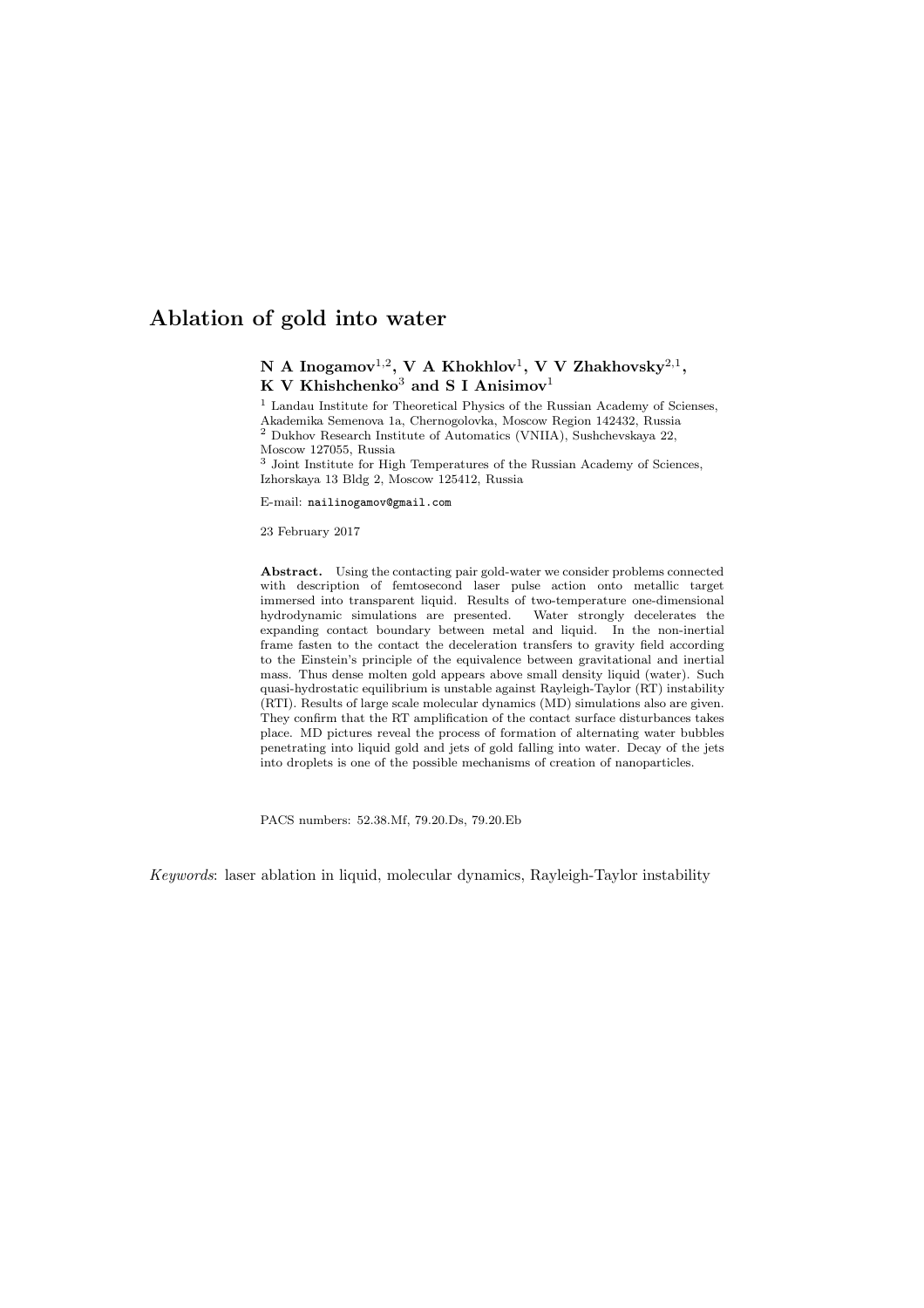## 1. Introduction

Ultrashort pulse laser ablation is used for production of nanoparticles [1–6]. This way of production has clear distinctions from the chemical synthesis of nanoparticles. The main advantage of the chemical synthesis is its low price. But chemical process include many intermediate steps, products may be limited in size and size distribution and have traces of undesirable contaminations. Laser ablation is qualitatively different, the corresponding procedure is simple and straightforward, the colloidal products are chemically clear. Also using lasers we can vary targets from bulk to films or laminates, change their chemical compositions, and/or we can change illumination conditions, thus obtaining different in size nanoparticles of wide range of materials.

In spite of importance of the fundamental problem of laser-matter interaction in surrounding media and laser generation of nanoparticles, it remains not well understood. Recently interesting theoretical papers appeared dealing with this problem [7–12]. From general point of view there are two mechanisms of particle formation [7, 8, 12]. The first is usually considered. It is the condensation mechanism. The second is connected with hydrodynamic instability around the metal-water contact. Their relative importance depends on absorbed energy  $F_{\text{abs}}$ . The first mechanism dominates at very high values of  $F_{\text{abs}}$ . In the paper below we concentrate on the second mechanism at  $F_{\text{abs}} = 400 \text{ mJ/cm}^2$ .

The difficult case of a bulk target in bulk water is considered. This case is more complicated compared to the case of a thin film with thickness of the order of 10 nm. We will see below that there are shock in water, shock compressed layer of water, the goldwater contact jump, "atmosphere" made of gold, twophase vapor-liquid foam, and remnant of gold target. Atmosphere presses on water, while water decelerates the atmosphere. Mass of atmosphere increases because it decelerates while internal foamy vaporliquid mixture expands inertially (no deceleration) thus having larger velocities and thus sprinkling onto atmosphere. This process delays deceleration of atmosphere, prolongs dynamic interaction through gold-water contact, and makes simulation significantly longer in time and spatially more extended relative to the case of a thin film.

## 2. Hydrodynamic equations and physical model

We consider action of an ultrashort pulse onto plane surface of metal immersed in transparent liquid. Light crosses liquid and is absorbed in a skin-layer of metal. We work below the threshold for optical breakdown of liquid. Our absorbed fluence are rather moderate 0.4  $J/cm^2$  and pulse is short—its duration is  $\tau_L = 0.1$  ps. We consider the practically important case of bulk gold illuminated through a thick layer of water. Threshold for thermomechanical ablation of gold in vacuum is  $F_{\rm abs}|_{\rm ab1}|_{\rm vac} \approx 0.1 \; {\rm J/cm^2} \; [13\text{--}15].$ 

We analyze situation using two-temperature (2T) one-dimensional (1D) Lagrangian hydrodynamic code (2T-HD). Corresponding equations are

$$
\rho(x^0, t) \frac{\partial x(x^0, t)}{\partial x^0} = \rho^0,\tag{1}
$$

$$
\rho^0 \frac{\partial u}{\partial t} = -\frac{\partial P(x^0, t)}{\partial x^0},\tag{2}
$$

$$
\frac{\partial x(x^0, t)}{\partial t} = u(x^0, t),\tag{3}
$$

$$
\rho^0 \frac{\partial (E_e/\rho)}{\partial t} = -\frac{\partial q}{\partial x^0} - \dot{E}_{\text{ei}} + \frac{\rho^0}{\rho} Q - P_e \frac{\partial u}{\partial x^0},\tag{4}
$$

$$
\dot{E}_{\rm ei} = \frac{\rho^0}{\rho} \alpha \cdot (T_e - T_i), \qquad q = -\frac{\rho \kappa}{\rho^0} \frac{\partial T_e}{\partial x^0},\tag{5}
$$

$$
\rho^0 \frac{\partial (E_i/\rho)}{\partial t} = \dot{E}_{\text{ei}} - P_i \frac{\partial u}{\partial x^0},\tag{6}
$$

$$
Q = \frac{F_{\text{abs}}}{\sqrt{\pi} \,\tau_L \,\delta} \exp\left(-\frac{t^2}{\tau_L^2}\right) \exp\left(-\frac{x}{\delta}\right) \theta(x). \tag{7}
$$

Above we write conservation of mass (1);  $\rho^0$  is initial density. Trajectory of material particle with Lagrangian coordinate  $x^0$  is  $x(x^0, t)$ . Lagrangian coordinate is defined as  $x(x^0, t = -\infty) = x^0$ . equation (2) presents momentum conservation; here  $u(x^0, t)$  is velocity of Lagrangian particle. Kinematic condition is (3).

Energy conservation is written separately for electron and ion subsystems as it was proposed in the pioneering paper [16]. Energy balance in electron subsystem is given by equation (4). Energy exchange power between electron and ion subsystems per unit of volume and electron thermal conduction flux are given by expressions (5). Equation (6) describes ion energy balance.

Laser source power per unit of volume connected with absorption of light is (7). In this equation the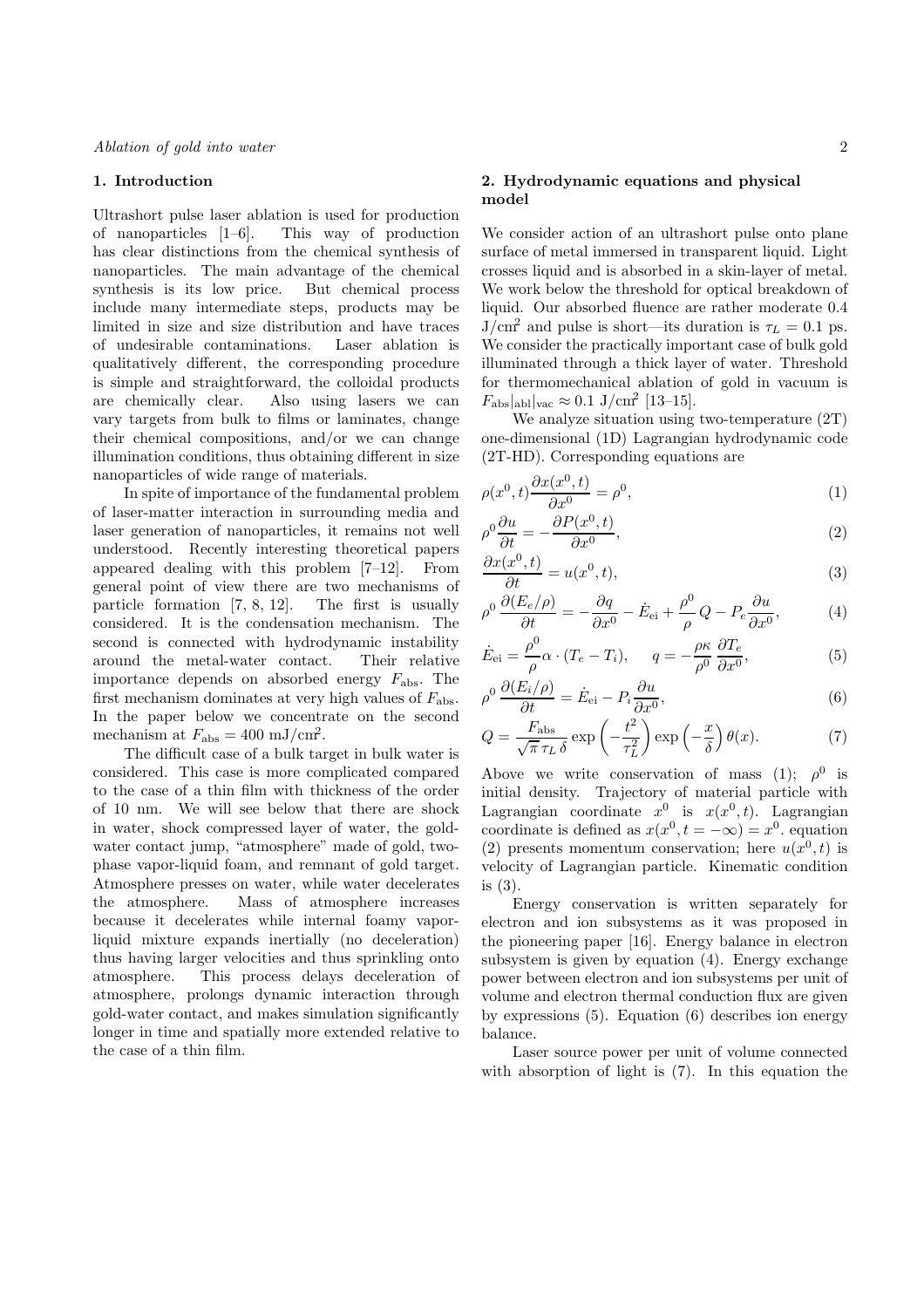

Figure 1. Hugoniot adiabatic curve of water in the range of moderate compressions: markers present experimental data from [22], the curve corresponds to approximation (8) valid in the wide pressure range, see figure 2.



Figure 2. Shock wave adiabatic curve from [22] (markers). The curve shows dependence (8).

thickness of a skin layer is  $\delta$ ,  $\tau_L$  is duration of pulse. Expression (7) with function  $\theta(x) = 1, x > 0, \theta(x) =$  $0, x < 0$  is valid for ultrashort laser pulse of moderate intensity when we can neglect the shift of a contact boundary during the pulse. At the initial instant the contact is placed in the point  $x = 0$ . Absorbing metal initially is located at the right side  $x > 0$ .

To solve the system presented above we need data which in continuous manner describe matter in its states from 2T to 1T (one-temperature) stages. We use modern data about equation of state, electron heat conduction  $\kappa$  and electron-ion coupling parameter  $\alpha$ . equation of state for gold follows from approximate description as a sum of electron and ion free energies [17–19]. The ionic part is taken from the wide range equation of state [20–22].

In the 2T-HD runs presented below, the water obeys approximation

 $p = 2.25x + 7.07x^2 + 25.08x^3 - 7.04x^4$ ,  $x = \rho - 1$ , (8) here pressure p is in GPa, density  $\rho$  is in g/cc. The approximation (8) corresponds to shock wave data collected in [22]. The approximation (8) gives correct value of sound speed 1.5 km/s at weak compressions and remains valid up to the end of the measured data at pressures ∼ 100 GPa. Comparison of approximation (8) with experimental values is shown in figures 1 and 2. It is significant that the unload adiabatic curve returns back approximately along the same dependence (8).

In the 2T-HD code at the level given below, we neglect very small thermal conductivity of water. It will be included in future work. For molecular dynamics (MD) simulations we develop effective interatomic potential for water, which describes molecules of water as points. In MD the thermal conductivity of water is present. It is connected with thermal molecular motion.

Important role belongs to thermal conductivity of gold. It is especially large at the 2T stage. In 2T-HD we employ conductivity model developed in papers [23– 27]. Equally important is knowledge about electron-ion coupling parameter  $\alpha$ . We use the approach developed in papers [23, 26–28]. In 2T-HD the approximation

$$
\alpha(\rho, T_e) = (\rho/\rho_0)^{5/3} \times
$$

$$
\left(0.2 + \frac{4.3}{K_{\alpha}} \frac{T_{\rm eV}^{3.6}}{1 + T_{\rm eV}^{3.5} + 0.9T_{\rm eV}^{4.1}}\right) 10^{17} \,[\text{W/K/m}^3] \tag{9}
$$

has been applied. In (9) electron temperature  $T_{eV}$  is in [eV]. The parameter  $K_{\alpha}$  defines value of coupling in gold at the elevated temperatures  $T_e$ .

At low temperatures  $T_e$  the expression (9) begins from the experimentally measured value  $0.2 \times 10^{17}$  $\rm W/K/m^3$  [29]. Influence of variation of  $K_\alpha$  in the range from 1 to 6 has been considered in [28]. Values of  $K_{\alpha}$ near 1 approximately corresponds to the dependence  $\alpha(\rho_0, T_e)$  given in paper [30]. If  $K_\alpha \approx 1$  then function (9) rises ten times when temperature  $T_e$  increases above the values  $T_e \sim (5 - 10)$  kK. If  $K_\alpha \approx 4 \div 6$ then the rise of  $\alpha(\rho_0, T_e)$  with  $T_e$  above 10 kK is much weaker- coupling increases 1.5-3 times relative to value of  $\alpha$  at room temperatures. Experimental data collected in paper [31] support opinion about weak rise of coupling  $\alpha$  with temperature  $T_e$ . At  $K_\alpha \approx 1$  the electron-ion temperature relaxation in gold is faster than in the case with  $K_{\alpha} \approx 4 \div 6$ . Below we consider the case with strong coupling  $K_{\alpha} = 1.15$ .

#### 3. Two-temperature relaxation

The 2T stage lasting the first few picoseconds after the subpicosecond optical heating of gold is the same as in the case with vacuum if absorbed fluences are the same. Thus the 2T melting is also the same. But sometimes authors say opposite. 2T-HD simulation of this stage is shown in figures 3 and 4. The convergence of  $T_e$  and  $T_i$  profiles is clear from figure 3. The convergence is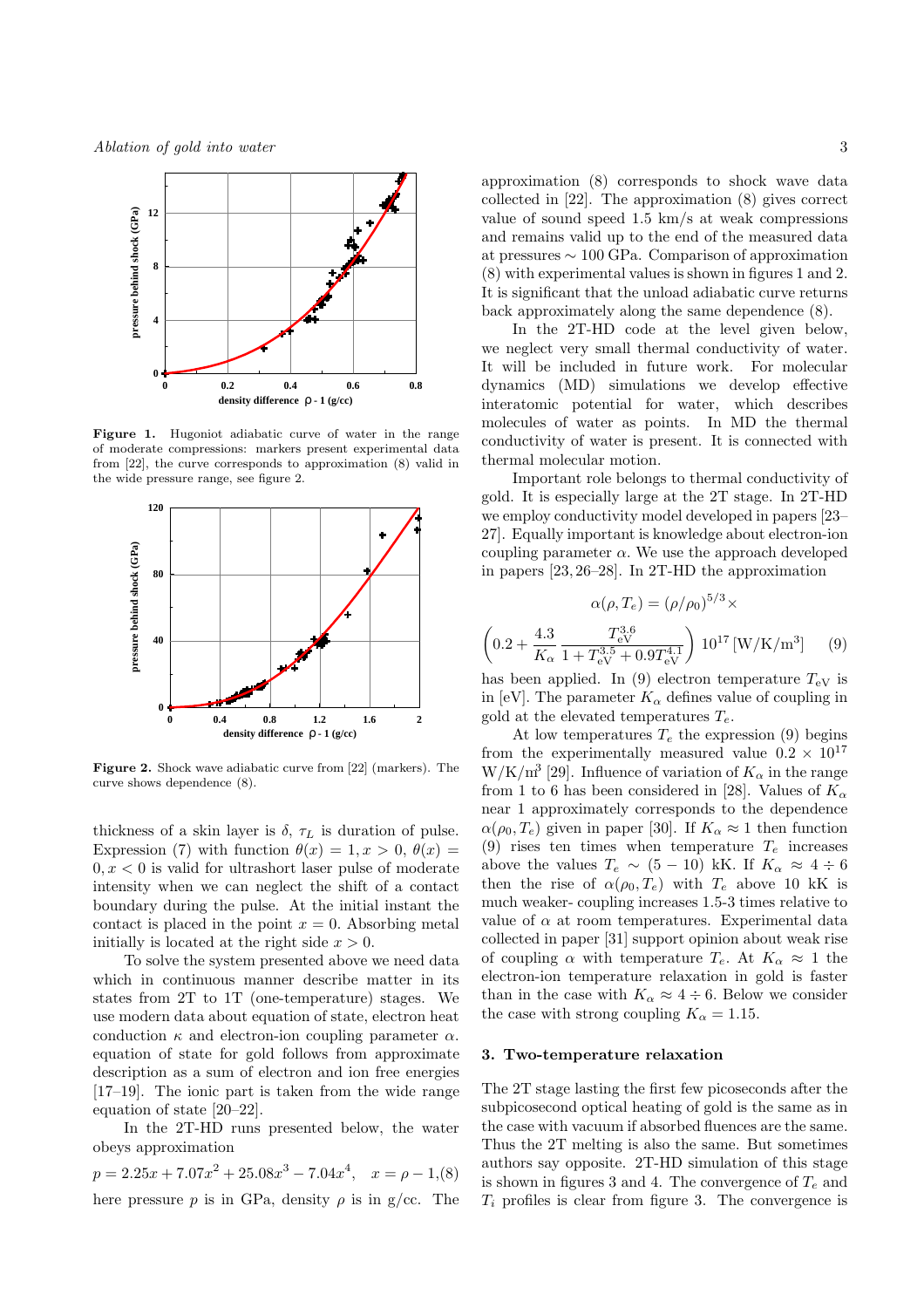

Figure 3. 2T relaxation and expansion of gold at the early stage after laser impact;  $F_{\text{abs}} = 400 \text{ mJ/cm}^2$ , duration  $\tau_L = 0.1 \text{ ps}$ . Time is reckoned from the maximum of the heating pulse, see (7). The note "m" marks position and thickness of the melting twophase (solid-liquid) zone at 2 ps. In this zone the gold gradually transits from solid to liquid state. Analysis of comparison between supersonic meltings in two-temperature hydrodynamics and in molecular dynamics is presented in [32, 33].



**Figure 4.** Electron  $T_e$  and ion  $T_i$  temperature profile at the nominally 1T stage. Nevertheless there are appreciable differences between local values of temperatures, see explanations in the text; Au-water,  $F_{\text{abs}} = 400 \text{ mJ/cm}^2$ ,  $\tau_L = 0.1 \text{ ps}$ .

accompanied with fast penetration of absorbed energy into depth of a bulk gold sample due to high electron heat conduction.

At the temporal range around  $\sim$  10 ps the propagation of the melting zone "m" is still supersonic: the zone "m" shifts from 60 to 160 nm during the temporal interval from 2 to 15 ps, see figures 3 and 4. While the head characteristics of the rarefaction wave at 15 ps achieves only distance 60 nm from initial position of the contact. Speed of sound increases relative to its cold value  $\approx 3 \text{ km/s}$  thanks to additional elasticity linked to electron pressure and heating of lattice. But melting brings down this speed.

Melting zone "m" in figures 3 and 4 consists of a mixture of solid and liquid phases. The melting process in 2T-HD and in MD is compared in [32, 33]. The comparisons demonstrate that description of the temperature profile, volume ratio of solid and liquid phases are similar in both approaches. Melting proceeds at elevated pressures. Therefore temperatures  $T_i$  in the melting zone are higher than temperature in the triple point [33].

Sharp decrease of temperatures and densities (contact jump) in figures 3 and 4 takes place at the contact between hot gold and cold water.

Large difference between  $T_e$  and  $T_i$  (tens of kK) existed during a few first picoseconds (see figure 3) disappears at the stage 5-10 ps. At this stage the electron internal energy transferred into ions is few times larger than energy remaining in electrons. Nevertheless even at the stage 15-20 ps there is significant difference between temperatures  $T_e$  and  $T_i$ , see figure 4. There are two regions and two sources of this difference. They locate: one to the left side of the total pressure  $p$  and temperature  $T_i$  instant maximum in figure 4 and another one around the melting zone "m". The first region is the region occupied at this temporal stage by rarefaction wave, here ions cool because of strong expansion in the high amplitude rarefaction. In the second region the difference between the temperatures  $T_e$  and  $T_i$  is caused by energy expenses going to melting of solid gold (heat of fusion). Thus maximum of temperature  $T_i$  appears. Electron temperature  $T_e$  profile is more smeared due to high electron conductivity.

In the rarefaction wave in figure 4 the density of gold drops down close to the critical value of density which is  $5.3 \text{ g/cc according to the wide-range equation}$ of state [20–22] used in simulations. Expansion is energetically supported by decrease of internal energy of ionic subsystem which cools ions. Of course, expansion also cools electrons, but as was said large conduction smooths out the profile of  $T_e$ .

The stage shown in figures 3 and 4 finishes with formation of heat affected zone (HAZ). Its thickness is  $d_T \sim 150$  nm for gold. Formation of the HAZ proceeds fast (supersonically) thanks to high electron conduction at the 2T stage. This process is independent on presence or absence of water. We can speak about expansive expenses of internal ion energy and cooling of ions inside the rarefaction wave in the HAZ at the stage lasting up to  $t < t_s \approx 50$  ps; here  $t_s = d_T/c_s$  is acoustic time scale. Later in time the rarefaction leaves the heat affected zone. Temperatures  $T_e$  and  $T_i$  are small outside the zone  $d_T$ . The HAZ is created faster than the rarefaction leaves the HAZ: first conduction produces HAZ, and after that, at acoustic time scale, rarefaction leaves the HAZ.

## 4. Atmosphere, nucleation, and foaming

It is well-known that fast increase of pressure in the HAZ induces expansion of gold. Matter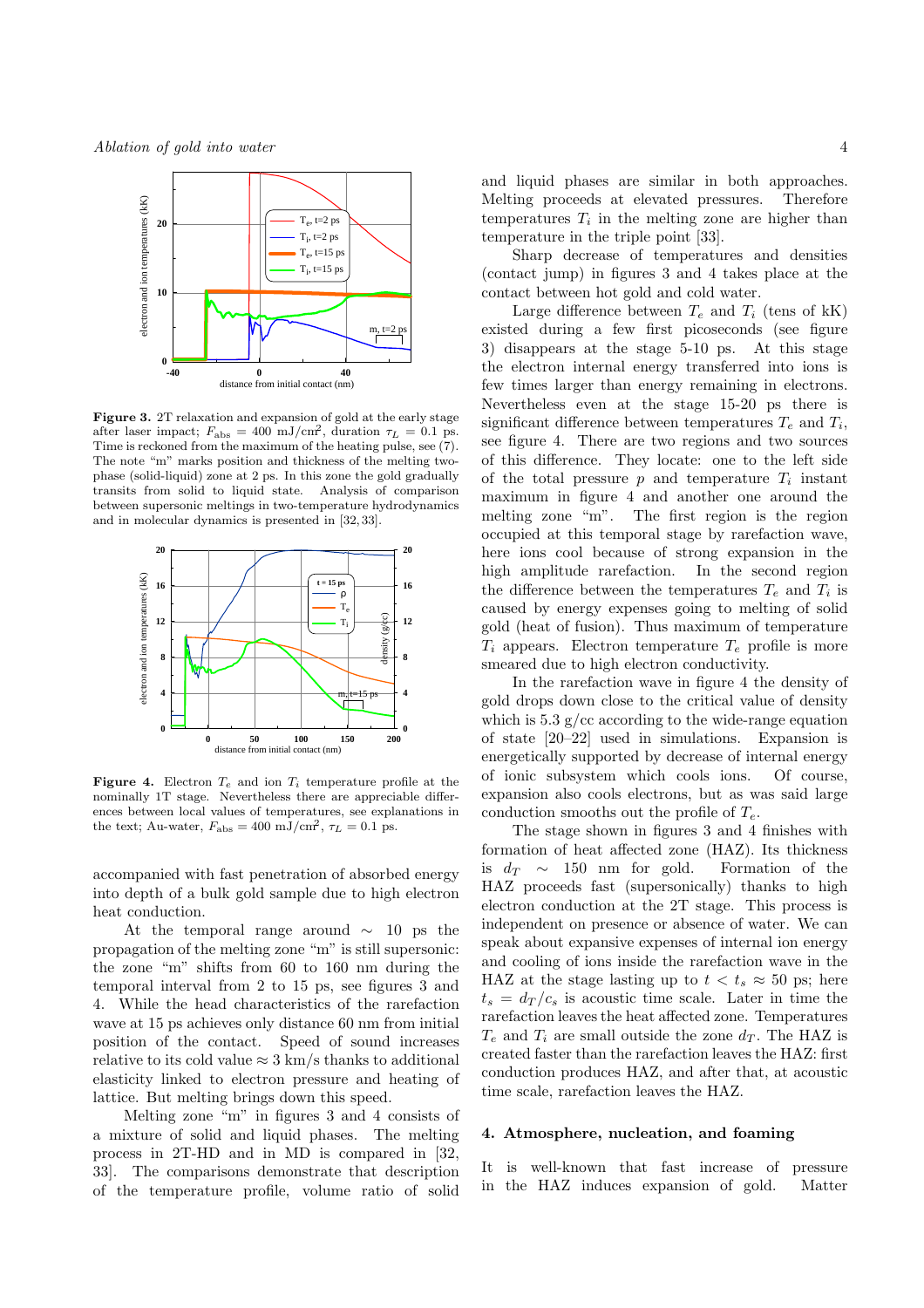

Figure 5. The structure of expanding gold plume in the case when water is present,  $t = 20$  ps,  $F_{\text{abs}} = 400 \text{ mJ/cm}^2$ . The decreases of density and pressure from left to right between the left boundary 1 and the right boundary 5 of atmosphere is caused by effective gravity  $g$  acting on gold in the frame comoving with contact 1. Gold falls into "trap" of atmosphere through the boundary 5 separating the decelerating atmosphere and the freely expanding plume. The interval occupied by atmosphere is numerated by 4. There is decrease of density in the rarefaction wave filling the left side relative to the maximum of pressure where the head of rarefaction locates at this snapshot. Oscillations of density at the left edge of rarefaction correspond to the nucleation process.



Figure 6. The enlarged view of the previous figure 5. This view shows the near contact structure of the coexisting layers. Expansion velocity has a jump  $\Delta u$  at the upper boundary 5– shock 5 sharply decelerates expansion. We call it the "upper" boundary relative to the vector  $g$  of "free fall acceleration" existing in the non-inertial frame attached to the decelerating contact 1. Weight of heavy gold in atmosphere together with pressure jump at the shock 5 define the pressure difference between the planes 1 and 5.

expands in rarefaction wave running into bulk. The rarefaction head and expanding matter move in opposite directions. In linear acoustic approximation, hydrodynamic velocity of expansion (velocity of contact boundary CB) into vacuum is equal to

$$
u_{\rm CB} = p/z = c_s (p/B) = 1.7 p_1 \,\text{[km/s]},\tag{10}
$$

where  $p = G E$  is pressure created by heating,  $p_1$  is pressure in Megabars,  $z = \rho c_s$  is acoustic impedance,  $B = 180$  GPa is bulk modulus of gold, E is internal energy per unit of volume; Gruneisen parameter G changes during 2T stage from electron  $G_e \approx 1$  to ion  $G_i \approx 3$  value. In our case expansion proceeds into water. Gold has 30 times higher impedance than water. Therefore the estimate  $u_{\text{CB}} \approx 1.7 p_1 \text{ km/s}$  of contact velocity approximately remains. Thus quantitatively presence of water weakly changes the maximum value of contact velocity. Here we speak about the contact between two homogeneous semispaces: one is cold water initially under  $p = 0$ , while the other is hot highpressure gold.

But the gold semispace cannot be regarded as homogeneous. There is the HAZ with finite thickness  $d_T$ . At the early stage the high-pressure region is limited to the HAZ. Namely as result of finite thickness  $d<sub>T</sub>$ , the expansion caused by decay of pressurized gold semispace into vacuum gradually changes to overexpansion: negative pressures appear at the depth of the order of  $d_T$ . Consequently, gradient  $(-\nabla p)$ develops in this case in gold near the contact with vacuum. This gradient decelerates the contact. Of course, this is possible only in condensed matter because it has ability to resists to stretching (if matter is gas then  $p < 0$  isn't possible).

Spallation phenomena and thermomechanical ablation follow from negative internal pressures and strength of matter. There is the mentioned above ablation threshold  $F_{\text{abs}}|_{\text{abl}}|_{\text{vac}} \approx 100 \text{ mJ/cm}^2 \text{ for}$ gold in case of expansion to vacuum. Spallation or ablation means that a layer of finite mass flies away from a target. But in case of infinitely thick layer of water (contacting with target) the flight away becomes impossible for one-dimensional (1D) spalled layer. Indeed, any distant finite pressure in water will finally return back the spalled layer.

It is necessary to break off the continuous contact boundary to bypass this limitation. Gold-water mixing is the key to tear away pieces of gold from the initially continuous bulk gold target. To mix gold with water significant excess above the vacuum threshold  $F_{\text{abs}}|_{\text{abl}}|_{\text{vac}} \approx 100 \text{ mJ/cm}^2$  should be applied. The value at least 3-4 times higher than  $F_{\text{abs}}|_{\text{abl}}|_{\text{vac}}$  is required. Therefore we present here results for  $F_{\text{abs}} =$ 400 mJ/cm<sup>2</sup> absorbed during an ultrashort pulse.

Let  $\Delta u_{\text{CB}}$  is decrease of velocity  $u_{\text{CB}}$  (10) due to material resistance to stretching. Below threshold  $F_{\text{abs}}|_{\text{ab}}|_{\text{vac}}$  the decrease  $\Delta u_{\text{CB}}$  totally compensates velocity  $u_{\text{CB}}$  (10). Stopping of contact continues Stopping of contact continues during the temporal interval of the order of acoustic time scale  $t_s$ . Above threshold the compensation is only partial—a spallation plate flies away into vacuum with asymptotic velocity  $u_{\text{CB}} - \Delta u_{\text{CB}}$ . With increase of the ratio  $F/F_{\text{abs}}|_{\text{abl}}|_{\text{vac}}$  the value  $u_{\text{CB}}$  increases while the value  $\Delta u_{\text{CB}}$  decreases. The decrease of  $\Delta u_{\text{CB}}$  is connected with heating of nucleation zone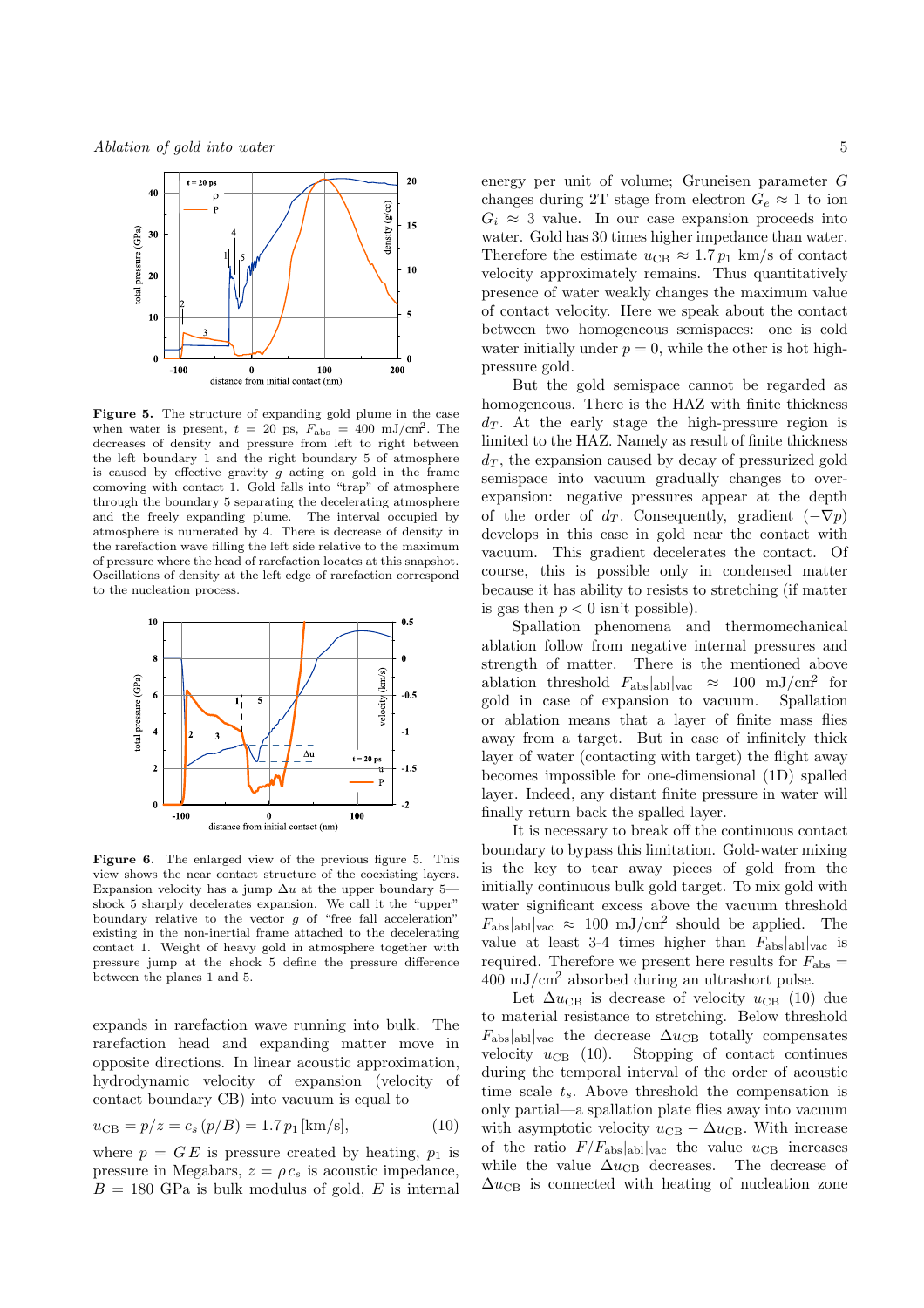and increase of temperature their, because heating decreases material strength. Increase of this ratio also decreases thickness of the spallation plate  $d_{sp}$ . There is so called "evaporation" threshold  $F_{\text{evap}}$  above which the spallation plate disappears:  $d_{sp} = 0$ .

Absorbed fluence  $F_{\text{abs}} = 400 \text{ mJ/cm}^2$  is of the order of evaporation threshold  $F_{\text{evap}}$  for expansion into vacuum. Above the threshold  $F_{\text{evap}}$  we have

(i) The decrease of contact velocity  $\Delta u_{\text{CB}}$  disappears. (ii) Spallation plate is absent:  $d_{\rm{sp}} = 0$ .

(iii) Density profile (at the stage significantly after nucleation) becomes monotonically decreasing in direction to vacuum.

While in the range

$$
F_{\rm abs}|_{\rm abl}|_{\rm vac} < F_{\rm abs} < F_{\rm evap}
$$

the  $\rho$ -profile is nonmonotonic. It has depletion of average mass density (averaged over local volume) between density in bulk and density of spallation plate. (iv) Molten layer is thick. Liquid gold cavitates at large depth. Due to stretching of liquid a spacious plume forms.

Presence of water causes important qualitative transformation of the near-contact layers. Again density depletion appears; although we are above  $F_{\text{evap}}$ for expansion in vacuum. But now the rise of density near the contact is caused not by presence of spallation plate, but by forming of the atmospheric layer 4 shown in figure 5. The principal differences with the case of vacuum are located on the both sides of the contact 1 in figures 5 and 6. Inertia of water displaced by expanding gold dynamically affects the left edge of a gold plume. There are the shock 2 in water and the shock compressed water layer 3 shown in figures 5, 6. Inertial resistance of water to displacement causes appearance of the water affected layer of gold (the atmosphere 4) which comoves hydrostatically with the contact 1.

Water is much "weaker" than gold. As was said the impedance ratio is approximately 30 (Au versus water) while density ratio is near 20. Therefore deceleration by water lasts long period of time; long in comparison with acoustic scale  $t_s \sim 50$ ps. While at the acoustic time scale the atmosphere is geometrically thin relative to the plume. Outside the atmosphere the plume doesn't know about water. The upper boundary 5 (see figures 5, 6) of the atmosphere separates the parts of gold target knowing and don't knowing about water. Thus the boundary 5 is a weak shock.

Speed of sound  $c_s$  at the edge of the plume is low. Here gold expands down (in the  $\rho$ , T plane) to the near critical region: densities decrease to  $5\n-6$  g/cm<sup>3</sup> (figures 5, 6), pressures fall down to  $\sim 1$  GPa, temperatures are  $\approx 6$  kK, see figure 4. This is unloaded (at the shown snapshots) layer located at the right side relative to



Figure 7. Gold-water interacting region shown entirely from shock 2 in water to compression wave propagating to the right in bulk gold. The contact and nucleation layer are in between these two edges. Density profile sharply fluctuates due to nucleations. Pressure in the nucleation layer drops to low values relative to values in the left and right compression waves.



Figure 8. Enlarged view onto the contact and foam. The view is taken from previous figure 7. Profiles of density, pressure, and temperature are presented.

the shock 5 in figures 5 and 6. This layer is unloaded thanks to expansion and fragmentation of the plume. Matter in this layer moves supersonically relative to its local small speed of sound.

Gold is compressed back by its weight in atmosphere 4 when it transfers through the shock 5. Pressure and temperature rise as a result of compression and matter leaves the region of the nearcritical states. Matter shifts to the right and up from a critical point at the  $\rho$ , T phase plane. As was said above, water is "weak" versus gold, therefore at the early stages  $(t \sim t_s)$  the decrease  $\Delta u \approx 0.25$  km/s of expansion velocity of gold (when it passes the shock 5) is small relative to expansion velocity  $\approx -1.5$  km/s taken in laboratory reference system- presence of water weakly influences expansion velocity. Velocity profile in this frame system and deceleration  $\Delta u$  in a weak shock 5 are shown in figure 6.

The situations similar to the raking of the edge of a supersonically expanding gold plume by resisting water exist in physics of explosions and astrophysics, see review of these situations in [34]. The same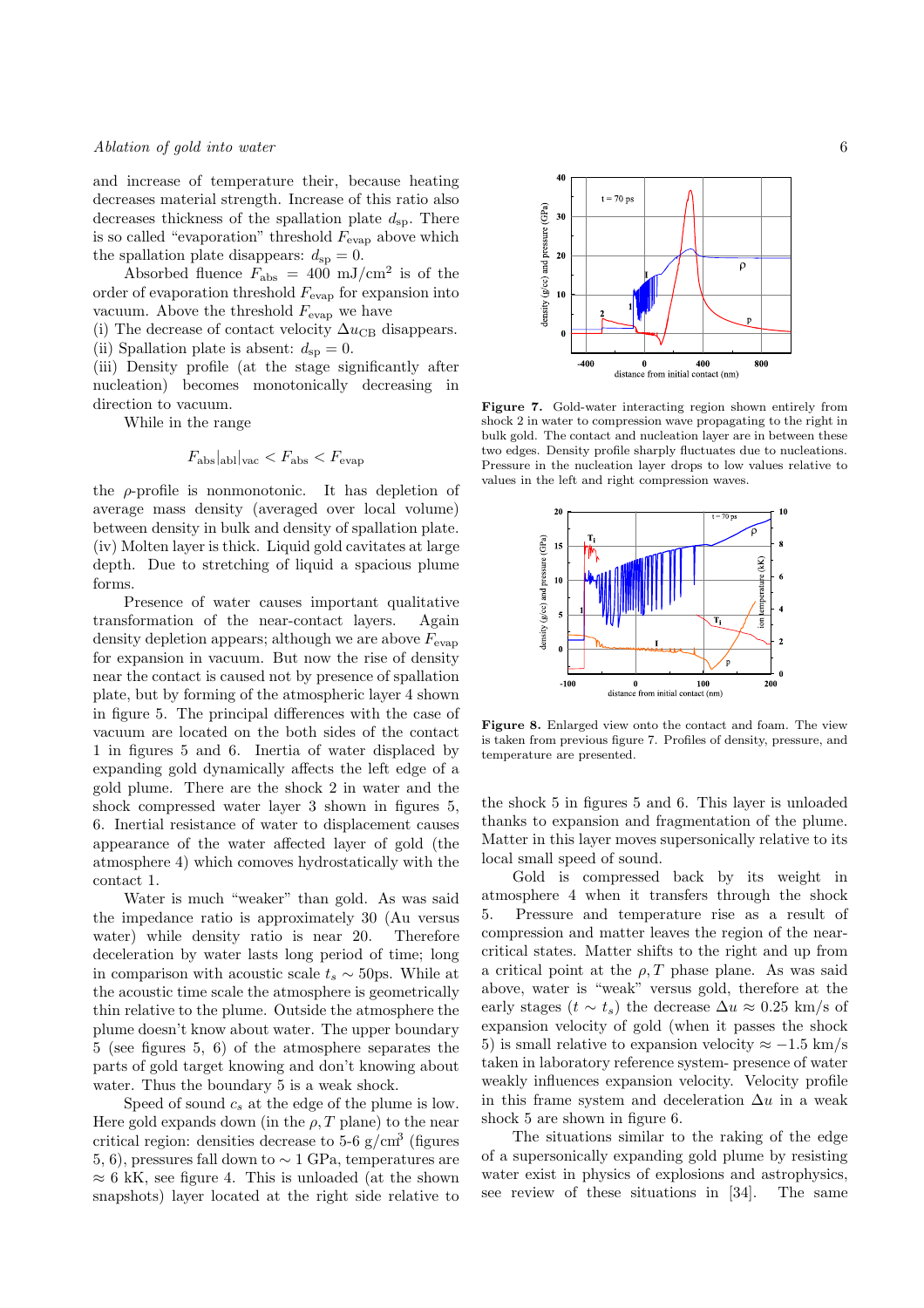Ablation of gold into water 7



Figure 9. (i) The cut off part of foam (the part to the left side from point I in figures 7 and 8), (ii) atmosphere, and (iii) contact 1 with water. Enlarged view of figure 8 is shown. The point  $x = 0$  is the initial position of the contact.

structure with two shocks around a contact forms when dense detonation products expand into gas. The products rake the gas thus forming two shock and two gravity compressed shells. In astrophysics such structure appears after supernova explosion. The shells may be thin relative to their radius. In the case of high explosives the shell from products is thin because the products are multiatom molecules with adiabatic exponent close to 1. Also the 3D expansion significantly decreases thickness. In astrophysics the radiative loses do the shells thin.

Let's mention once more that deceleration of contact by water and the raking structures around the contact appear because there is a heat affected zone of finite thickness  $d_T$  created at the two-temperature stage, see previous Section; in gold  $d_T \approx 150$  nm; if  $d_T = \infty$  then contact will move with constant velocity (10). Due to continuous raking, the mass of atmosphere gradually increases in time, while a shock in water monotonically decreases its amplitude, transfers in acoustic wave, and travels out to large distances from contact.

#### 5. Middle stage: rupture of foam

In the case  $F_{\text{abs}} = 400 \text{ mJ/cm}^2$ ,  $\tau_L = 0.1 \text{ ps}$ considered here, absorbed fluence approximately 4 times overcomes nucleation threshold. Therefore nucleation isn't a once-only event, it proceeds for a long time of the order of the acoustic time scale  $t_s$ . There are multiple nucleations following one after another, deeper and deeper into the bulk gold. Finally the nucleated layer has thickness  $\sim d_T$ . The first nucleations start near the atmosphere (see figure 5 and 6) inside high temperature gold where mechanical resistance to nucleation (strength of material) is very low. Temperatures in the nucleation points decrease as a chain of consecutive nucleations propagates deeper into gold.



Figure 10. Deceleration of freely expanding foamy mass at the upper bound of atmosphere increases pressure from low values in foam (thousands of bar) to values above critical pressure  $p_{\text{crit}} \approx 0.53 \text{ GPa} = 5300 \text{ bar}$  for gold; critical parameters are  $T_{\text{crit}} = 7.8 \text{ kK}$ ,  $\rho_{\text{crit}} = 5.3 \text{ g/cm}^3$  according to [20–22]. Cavities in foam collapse and foam compresses as a result of impact of foam on atmosphere. Thus a near-critical mixture departs from critical point to higher pressures arriving to the atmosphere. The vertical straight 1 marks instant position of contact.

A whole picture at the stage when nucleation finishes is presented in figure 7. The left and right edges of a layer in motion are shown. There is a shock 2 in water ahead the compressed water layer between the shock 2 and contact 1 at the left side and powerful compression wave in gold going to the right. For us, analyzing possible water-gold mixing, the intermediate elements of the layered structure are significant. They are the contact and the layer I with multiple cavities. Enlarged pictures of flow near a contact are shown in figures 8-10.

Later in time the nucleated layer expands and gradually transforms into foam like vapor-liquid mixture. Ruptures in this two-phase mixture starts from its left edge and proceeds with time from left to right. The foam after rupture transfers into dropletvapor mixture. There is a Lagrangian particles of gold in the point I in figures 7 and 8. These particles separate droplets which finally join atmosphere and droplets together with remnants of foam which finally remain at the target and form bottom of the crater at the target surface.

Pressure drops to small values in the foamy gold layer, see figures 7 and 8. Thus dynamically only accretion of liquid fragments from foam is significant for motion of atmosphere. As was said in previous paragraph, the part of the foam located at the left side relative to the point I will gradually accretes onto atmosphere. The part of foam at the right side from the point I cannot influence dynamics of atmosphere because it returns to the rest of the target forming nanostructured bottom of a crater; this structures are observed in experiments, see figure 8 in [35]; they are similar to chaotic nanostructures in case of vacuum [36]. Therefore to simplify our hydrodynamic simulation, we omit (after the instant  $t = 70$  ps shown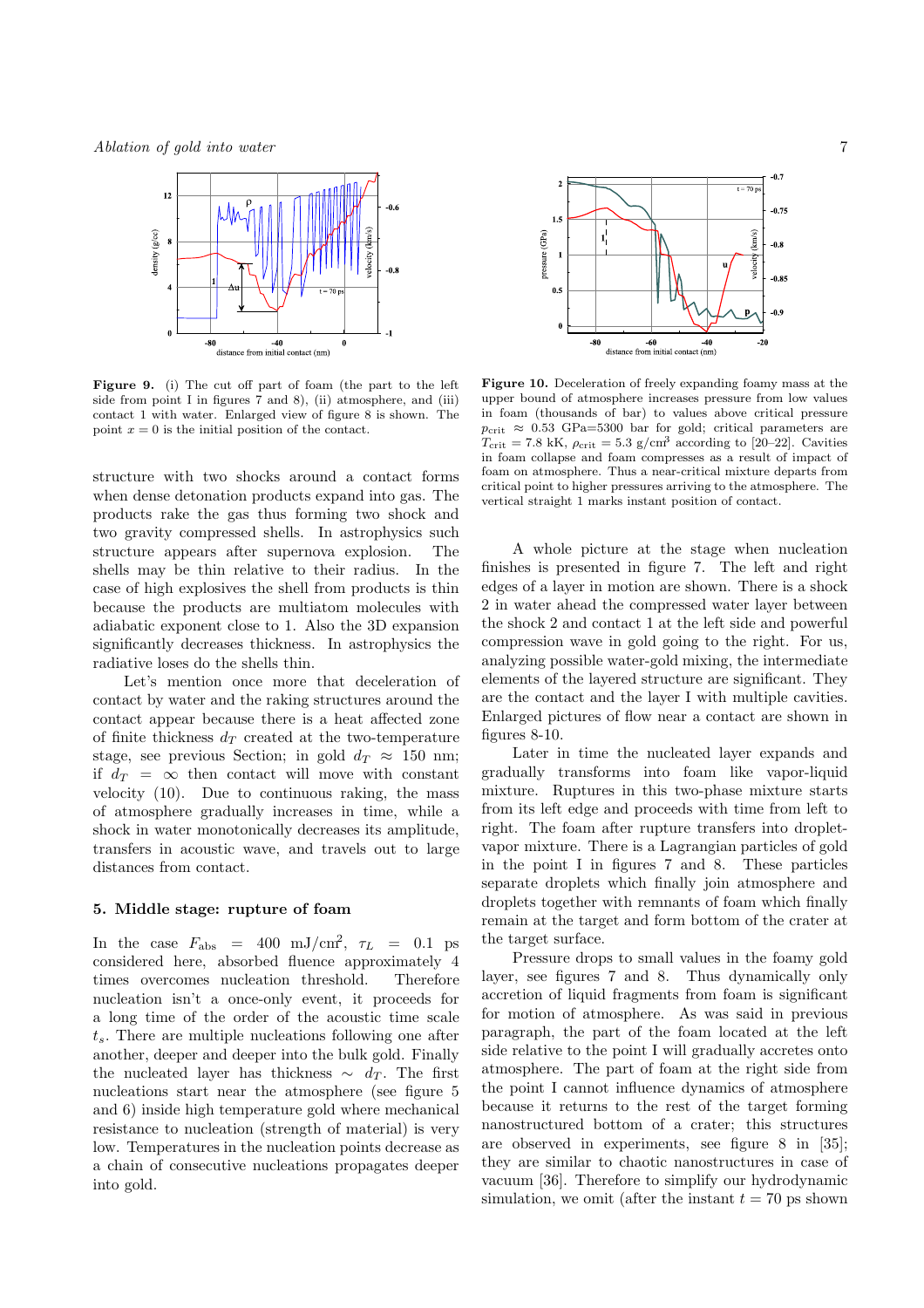

Figure 11. Deceleration of the both trajectories: the shock 2 in water and contact 1. Deceleration of the contact proceeds faster, compare distances passed by the shock and by the contact during 0-70 ps temporal interval and 70-250 ps interval; initially contact was in the point  $x = 0$ .

in figures 7-10) the right part of foam together with the continuous rest of a gold target and compression wave moving in it. Instead, we put motionless wall in the point I to prevent gold vapor from expansion to the right side thus keeping vapor inside the cavity between the atmosphere and the rest of a target. The cut off part of foam is shown in figure 9.

Velocity and density instant profiles in vicinity of the contact are shown in figure 9. We see accretion of foamy masses onto atmosphere; accretion is similar to rain when liquid droplets fall down and join to the ground. In figure 9 the upper shock 5 limiting the atmosphere from above (see figures 5, 6) is smeared due to fragmentation of falling masses. Decrease of expansion velocity  $\Delta u$  in figures 9 and 10 marks off the shock 5. Deceleration of expansion velocity  $\Delta u(t)$ 70 ps) is equal to 150 m/s, while velocity of the contact is  $u_{CB}(t = 70 \text{ ps}) = 770 \text{ m/s}$ ; compare with figure 6 for  $t = 20$  ps where these values were 250 m/s and 1200 m/s, respectively. Atmosphere "sits" on a contact transferring momentum arriving from fast foam to the contact. Foam moves from right to left faster than the contact, see figures 9 and 10.

## 6. Final stages

Process of deceleration at the subnanosecond time scale is presented in figure 11. Shock 2 in water decreases its amplitude: pressure behind shock and velocity drop down; post shock velocity decreases from 3.6 to 3 km/s. At the early stages deceleration of shock is caused by a continuous slowdown of piston (contact with gold). Later in time the shock transforms into triangular like shape and decelerates due to non-linear expansion of length of the triangular, or it is equally right to say that the shock becomes weaker because of action of a rarefaction wave "attached" to its front. Contact



Figure 12. All foam flying to the left side accumulates inside atmosphere during the temporal interval shown here. Thus the reserve stock of mass in two-phase mixture is exhausted. Stopping of momentum supply from accreting foam causes intensification of deceleration of contact. This will be shown below when we will consider a trajectory of contact.

velocity goes down from 750 to 410 m/s; deceleration of contact decreases from  $43 \times 10^{13}$  to  $8.8 \times 10^{13}$  cm/s<sup>2</sup>; while average density of gold in atmosphere increases from 10.2 to 11.7  $g/cm<sup>3</sup>$ . This compaction is a result of cooling: temperature of atmosphere drops from 7.6 to 6.4 kK. Temperature decreases because more cold part of foam are accumulated. Atmosphere becomes thicker mainly due to accretion of foam.

Finishing of subnanosecond interval is shown in figure 12. There are density profiles near contact. Shock in water is far away at the left side; it isn't presented at the spatial scale chosen for figure 12. Shock in water propagates from 870 to 2850 nm during the temporal interval from 250 ps to 1 ns; its velocity decrease from 3 to 2.5 km/s. Compression of water in shock is  $\approx 20\%$  at  $t = 1$  ns. It seems, that motion of contact weakly influences shock at this stage and later. Thus it decays approximately as  $\sqrt{t}$ . This is mainly result of stretching of the triangular shock due to dependence of sound speed on pressure (non-linear effect).

Figure 12 demonstrates how the pair from atmosphere and foam evolves. We see that gradually the flux of mass and momentum comes to an end; indeed, at the instant  $t = 250$  ps there are a "forest" of fluctuations of density at the right side relative to atmosphere; while at  $t = 1$  ns only one fluctuation remains. This is not surprising because amount of mass in foam is limited while the contact always moves more slow than foam—because contact together with atmosphere is dragging by water while foam expands freely. This circumstance ensures finite source of momentum up to exhaustion of foam. We see also that position of the separator "I" in figures 7 and 8 was chosen rightly: there is the last, very slow fluctuation far from atmosphere at the instant  $t = 1$  ns in figure 12.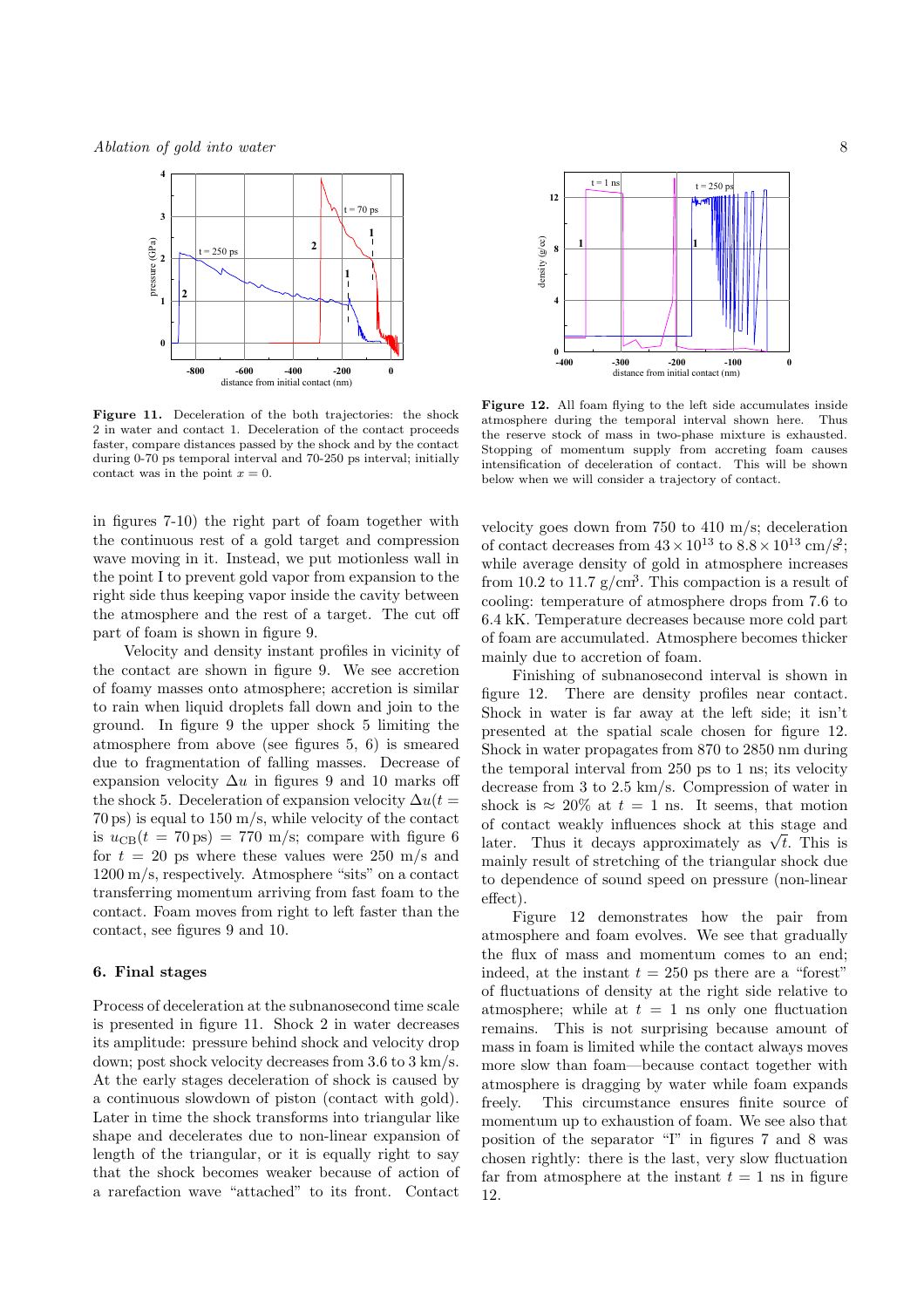Ablation of gold into water 9



Figure 13. Decrease of pressure in 1D shock in water as it propagates far away from an initiation region in  $x = 0$ . Formation of pronounced triangular, shock compressed layer behind the shock together with formation of approximately spatially quasi-homogeneous pressure region behind the triangular layer, see profile for  $t = 15$  ns.



Figure 14. Pressure profiles normalized to the current position and amplitude of the shock in water. This is the late time profiles. They are important for us because they link pressures at the shock and at the contact.

Subsequent decay of the water shock down to subgigapascal amplitudes is shown in figure 13. 1D description of shock propagation is still applicable for usual diameters  $2R_L$  of an illuminated spot of the order of hundreds of microns. Transit to 3D propagation will take place when shock runs distance of the order of  $R_L$ . Then gradually shape of the shock becomes spherical as in observations [37] and amplitude of the shock begins to decay much faster than the 1D  $\sqrt{t}$  law.

For us pressure in water near the contact  $p_{CB}$ is significant. It is interesting that  $p_{CB}(t)$  is approximately proportional to pressure in the water shock for the time interval after few nanoseconds, see figures 14 and 15. At least this is true until the shock moves in 1D regime.

It is also interesting that after few nanoseconds pressure  $p_{CB}(t)$  drops down to saturation pressure  $p_{\text{sat}}(T)$ . After that  $p_{\text{CB}}(t) = p_{\text{sat}}(T_{\text{atm}}(t)),$  where  $T_{\text{atm}}(t)$  is defined by cooling of atmosphere from gold; this is the curve "T" in figure 15.

The shifts of contact are of the order of few



Figure 15. Time dependencies of pressures on shock in water (the curve SW  $p_{SW}(t)$ ) and at the contact boundary (the curve CB  $p_{CB}(t)$  between water and gold. Function  $p_{SW}(t)$  decays approximately  $\propto \sqrt{t}$ . While behavior of function  $p_{CB}(t)$  is more complicated. It (i) decays slowly while atmosphere was supported by flux of momentum from foam (see figure 9 and 12). (ii) It decays faster at the time interval from subnanosecond to few nanoseconds when the atmosphere becomes unsupported. (iii) From few nanoseconds the function  $p_{CB}(t)$  is approximately 10% of pressure  $p_{SW}(t)$ . The function  $p_{CB}(t)$  at this time interval equals to saturation pressure of gold  $p_{\text{sat}}(T)$  which in turn follows the cooling of atmosphere. The curve "T" gives temperature of atmosphere.

microns thus motion of the contact remains 1D. Although situations with tightly focused laser beam and very small spots  $R_L \sim 1 \mu m$  are also possible [38]. Up to now the cases with small spots [38–42] where considered for illumination in vacuum. Analysis of small spots illuminated under water is beyond the scope of this paper.

Dynamic evolution of shock and contact are presented in figure 15. While kinematics of expansion is shown in figures 16-18. Figure 16 gives trajectories of expanding shock and contact. Velocity of propagation of shock changes slowly, thus the curve SW in figure 16 approximately looks like a straight line. Motion of contact passes the same three stages (i), (ii), and (iii) described in the caption to figure 15 for contact pressure. The same three stages are distinctly seen in dependence of velocity  $v_{CB}(t)$  in figure 17. Our 2T-HD simulation passes more than 5 orders of time scales from 0.1 ps to 200 ns. Contact velocity drops down  $\approx$  100 times to few tens m/s during this wide time interval and is close to stopping and possible reverse motion.

Contact velocity dependence  $v_{\text{CB}}(t)$  from figure 17 was analytically approximated by exponential function  $u_{\text{CB}} = 4.0554 \exp(-0.631255(t_{\text{ps}} - 1.10875)^{0.23302})$ .(11)

The dependence (11) is presented in figure 17 as the curve "fit". In  $(11)$  time  $t_{\text{ps}}$  is reckoned from maximum of laser pulse in picoseconds [ps], velocity  $u_{\text{CB}}$  is given in [km/s].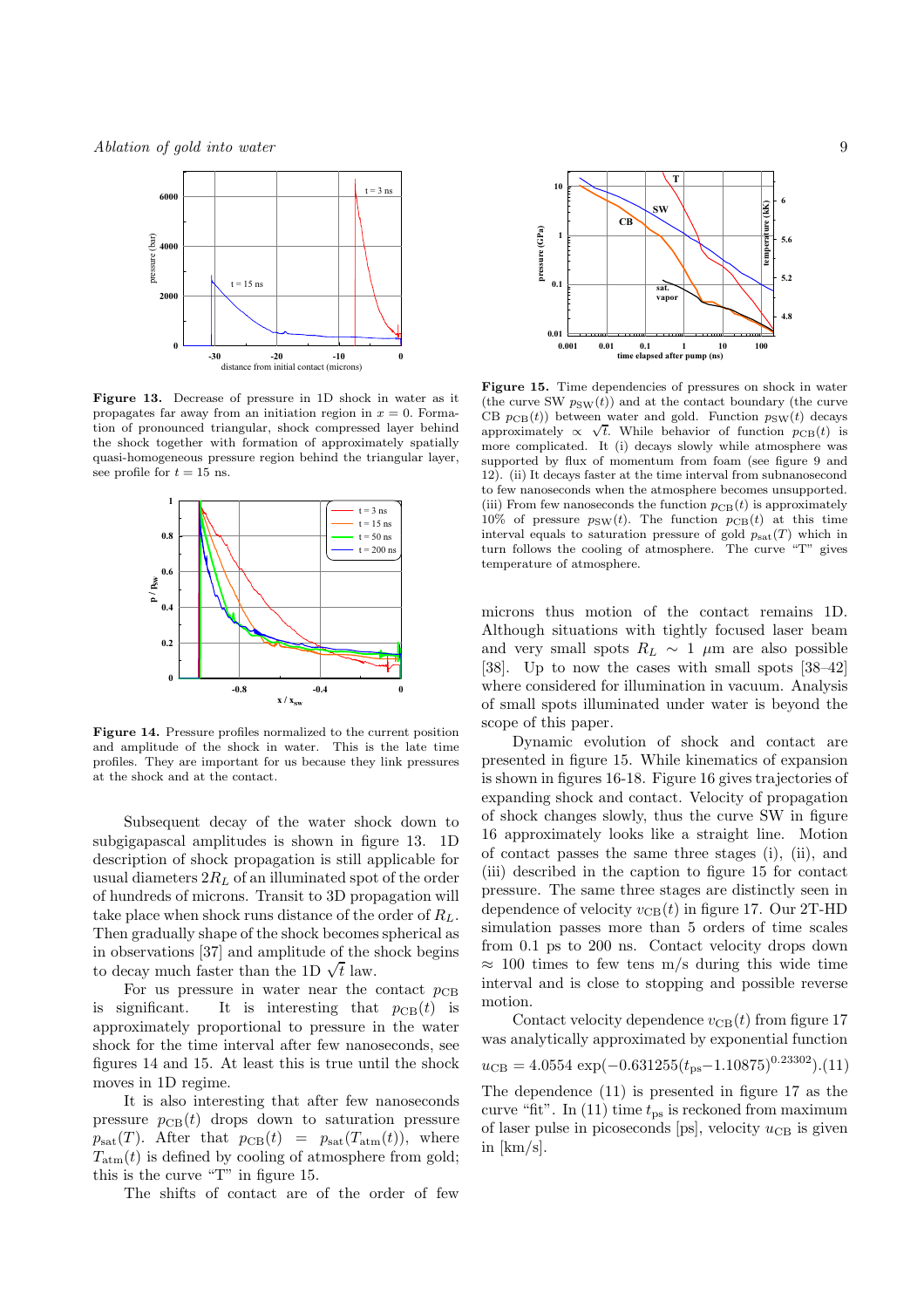Ablation of gold into water 10



**Figure 16.** Distances from origin  $x = 0$  (initial position of the Au-water contact) passed by a shock (curve SW) and contact boundary (curve CB). In this paper we consider twotemperature hydrodynamic (2T-HD) simulation for absorbed energy  $400 \text{ mJ/cm}^2$  and duration of pulse 100 fs.



Figure 17. Velocity of contact  $v_{CB}(t)$  (curve CB) and velocity of water immediately behind a shock in water (curve SW).



Figure 18. Decrease of deceleration of contact with time. Deceleration is obtained by differentiating of approximation (11). It will be used below for calculations of linear growth of Rayleigh-Taylor instability.

## 7. Rayleigh-Taylor instability

We study the problem about expansion of gold into surrounding water after ultrashort laser pulse impact through transparent water on absorbing gold surface. In some aspects this problem is similar to the problem called collision of two supersonic counter fluxes [34].



Figure 19. Dependencies of increment (12) on time for the case with  $F_{\text{abs}} = 400 \text{ mJ/cm}^2$ ,  $\tau_L = 100 \text{ fs}$ . Finite values of the increment exist at the time interval  $0 < t < t_*$ , where the instant t∗ when growth ends is defined by surface tension. Deceleration is taken from figure 18;  $\sigma = 100 \text{ dyn/cm}, \nu = 0.002 \text{ cm}^2/\text{s}.$ 



Figure 20. Amplification  $a(t)/a(t_0)$  (gain) of perturbation  $a(t) = a(t_0) \exp(\int^t \gamma(t') dt')$  for typical wavelengths. We see that there are significant amplifications.

Indeed, we have supersonic shock in water and supersonic flux of two-phase mixture coming from the side of gold. It is known that the contact separating two matters of these two fluxes is often unstable. Rayleigh-Taylor instability may develop [34].

In our case it is obvious that a contact surface is unstable—Rayleigh-Taylor modes may grow. Increment of this instability in the case with surface tension and viscosity [43] is

$$
\gamma = \sqrt{(2k^2\nu)^2 + g k \, \text{At} - k^3 \sigma / (\rho_A + \rho_w)} - 2k^2 \nu. \tag{12}
$$

The terms At  $g k$ ,  $\sigma k^3$ ., and  $\nu k^2$  in expression (12) are connected with buoyancy, capillarity, and viscosity, respectively. Density ratio  $\rho_A/\rho_w \approx 10$ , then Atwood number is At $\approx$  0.8. Wavenumber is  $k = 2\pi/\lambda$ . For waves  $\lambda$  < h atmosphere may be regarded as thick because:  $k h > 2\pi > 1$ , here h is height of atmosphere.

To estimate Rayleigh-Taylor growth at a linear stage of development of instability we need data about deceleration  $g(t)$  (see figure 18), kinematic viscosity  $\nu$ of liquid gold (viscosity of water is less significant), and surface tension  $\sigma$ . We take  $\nu = 0.002 \text{ cm}^2/\text{s}$  from [44]. Surface tension in [dyn/cm] is calculated according to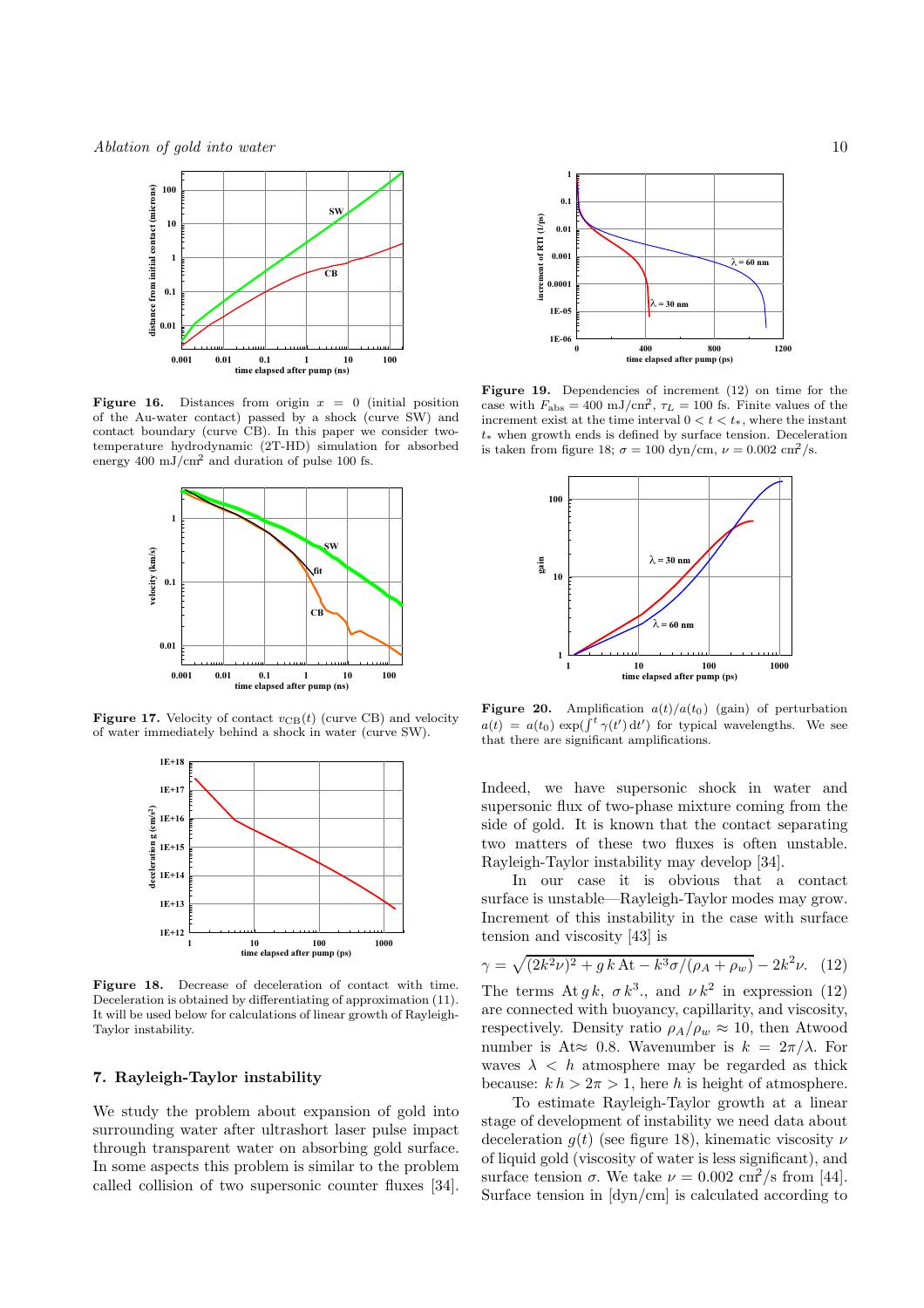

Figure 21. Amplification of Rayleigh-Taylor perturbations as a result of deceleration of dense gold by light water. Gold is yellow, water is blue. Strong heating of water thanks to atomatom conduction changes color of water from deep blue to light blue. The separated gold droplet is seen in the last frame. This is one of two ways to form nanoparticles; second way is connected with condensation of gold vapor into droplets.

expression [45]

$$
\sigma(T) = \sigma_0 \left( (1 - T/T_{\text{crit}}) / (1 - T_m/T_{\text{crit}}) \right)^{1.25}.
$$
 (13)

In (13)  $\sigma_0 = 1150 \text{ dyn/cm}, T_{\text{crit}} = 7.8 \text{kK}$  is critical temperature,  $T_m = 1.338 \text{ kK}$  is melting temperature, From (13) at near critical temperatures we have  $\sigma =$ 155, 84, and 25 dyn/cm at T = 6.5, 7, and 7.5 kK. Molecular dynamics calculations of coefficient  $\sigma$ is described in [46].

Viscosity damps instability (12) but cannot stop it. Suppression of instability depends on surface tension. Contact becomes unstable if wavelength overcomes capillary scale:

$$
k_{\sigma} = \sqrt{\text{At } g(\rho_A + \rho_w)/\sigma}, \ \lambda_{\sigma} = 21/\sqrt{g_{14}} \text{ nm.}
$$
 (14)

Here we suppose that  $\sigma = 100 \text{ dyn/cm}$ , At=0.8,  $\rho_A = 10 \text{ g/cm}^3$ ,  $\rho_w = 1 \text{ g/cm}^3$ ,  $g = 10^{14} g_{14} \text{ cm/s}^2$ . We see that if we fix surface tension and densities then the capillary scale  $\lambda_{\sigma}(q)$  (14) increases as deceleration  $g(t)$  drops down with time. If we fix wavelength  $\lambda$ , then growth of perturbation continues during a finite time interval up to the instant  $t_*,$  when deceleration  $q(t_*)$ decreases down to the value  $g = 10^{14} (21 \text{ [nm]}/\lambda)^2$ . This process is shown in figure 19. Growth of the lager scales  $\lambda$  continues longer but their increment is smaller.

Figure 20 demonstrates how instability develops in linear theory. The parameters are:  $\sigma = 100 \text{ dyn/cm}$ ,  $\nu = 0.002 \text{ cm}^2/\text{s}, \ \rho_A = 10 \text{ g/cm}^3, \ \rho_w = 1 \text{ g/cm}^3;$ deceleration was defined by expression for velocity (11). From figure 20 we conclude that amplification is rather significant  $\sim$  100 times. Is this enough for transition to non-linear stage? We will use molecular dynamics simulations to answer.

#### 8. Molecular dynamics

Many combined MD-MC molecular dynamics (MD) and Monte-Carlo (MC) runs were carried out to explore the problem with gold expanding to water. MC subroutine describes electron heat conduction in gold. Water in our simulations conducts heat thanks to atom-atom interactions. We vary sizes of simulation



Figure 22. Profiles of p and  $\rho$  in MD-MC simulation for narrow channel  $L_y = 25$  nm without cut off: full profiles in gold and water. Shock in water is 2, contact is 1, 5 is the boundary of atmosphere. Results are similar to that obtained in 2T-HD simulation.



Figure 23. The near contact layer is shown. Compression wave in bulk gold is located at the right side relative to the frame chosen here. Pressure difference at the boundaries of an atmosphere is caused by weight of gold in effective gravity field and by increase of pressure in weak shock separating atmosphere and foam.



Figure 24. Velocity jump at the upper boundary of an atmosphere where the two-phase vapor-liquid mixture joins atmosphere. Similar pictures are typical for 2T-HD run.

box  $L_x \times L_y \times L_z$  and initial data (absorbed energy  $F_{\text{abs}}$ ). The axis x is directed along expansion. Huge computer resources are necessary for direct MD-MC simulation. Even in simulation up to 3 ns (not 200 ns as in 2T-HD above), thickness of shock compressed water layer is 10  $\mu$ m, at approximately the same depth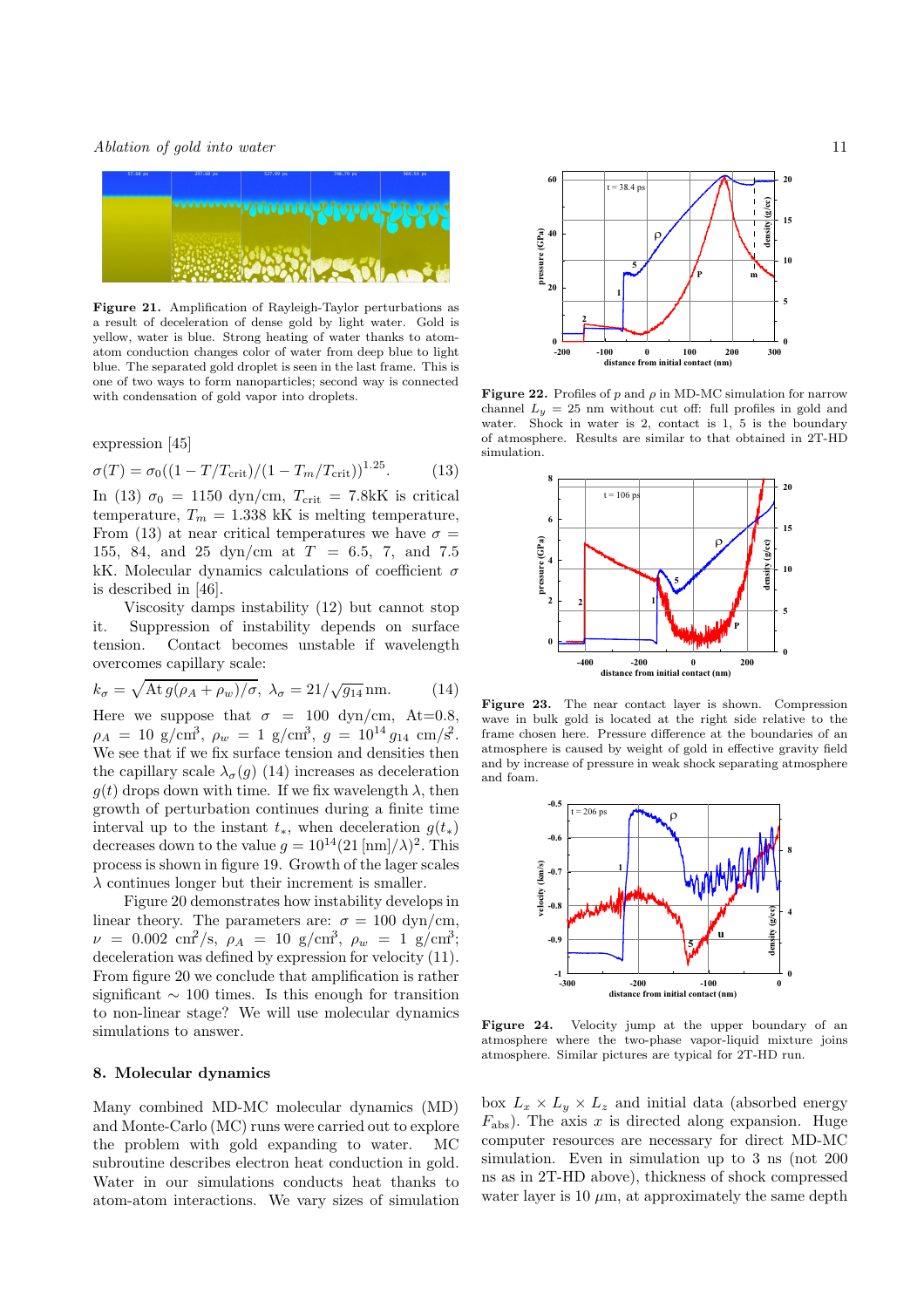penetrates compression wave in bulk gold during 3 ns. Lateral dimensions should be more than few heights of atmosphere, then  $L_y = L_z > 100$  nm. This volume contains more than  $10^{10}$  atoms and simulation is long: few  $10^6$  time steps.

Therefore we use bypass approach and decrease number of atoms ∼ 100 times. First of all we run quasi  $3D/2D$  geometry. Thickness  $L_z$  is 8.2 nm (smaller than height of atmosphere). From theory of Rayleigh-Taylor instability we know [34] that quantitatively the 2D and 3D cases differ moderately. Mixing coefficients [34]  $\alpha_{+}$ are approximately the same. Bubbles rise with similar velocities.

Second, we vary lateral size  $L_y$ . We begin simulations with rather narrow size  $L_y = 25$  nm to check initial parameters. After that simulation with large size  $L_y = 250$  nm has been carried out.

Also we use methods to cut off unnecessary water and gold. Large length  $L_{\text{total}} = L_A + L_w$  in x-direction forms due to fast (supersonic) propagation of shock in water and compression wave in gold, see figure 7; here  $L_A, L_w$  are distances passed be shocks in gold and water, respectively. While we are interested in much more thin (relative to  $L_{total}$ ) layer near the contact where velocities are much less than sound speed. Only at acoustic time scale  $t_s = d_T/c_s$  contact velocity  $u_{CB}(t)$  is of the order of speed of sound  $c_s$ , see figure 17.

Compression wave in gold and near contact layer are separated by foam after finishing of nucleation. Foam is under small pressures and has small speed of sound. Evolution of compression wave in gold doesn't influence dynamics of the near contact layer. Duration of nucleation is of the order of  $t_s$ . Nucleation finishes when a rarefaction wave leaves heat affected zone (HAZ)  $d_T$ . Therefore at the instant later than duration  $t_s$  we can cut off part of foam far from a contact together with bulk gold. This cut off method is used in 2T-HD, see figures 7 and 8. The same method is used in MD-MC runs.

More difficult is situation with water cut off in MD-MC code.

We adjust initial conditions for MD-MC run close to the 2T-HD simulation with  $F_{\text{abs}} = 400 \text{ mJ/cm}^2$ ,  $\tau_L = 100$  fs described above. After that in the run up to 400 ps with small width  $L_y = 25$  nm we define trajectory of Lagrangian particle of water  $x_{140}(t)$ , which before laser action was placed at distance 140 nm from contact. Function  $x_{140}(t)$  after the instant  $t = 400 \text{ps}$  was analytically continued up to few nanoseconds. To do this we chose a group of water molecules at the distance 140 nm from the initial position of contact. We start simulation and write trajectory of center of mass of this group of molecules. This trajectory gives us the function  $x_{140}(t)$ . After that in the main MD-MC run we use a water layer limited by the moving boundary  $x_{140}(t)$ .

Water and gold cut off were combined with 10 times enlarging of width  $L_y$  from 25 to 250 nm. Initial stage covering nucleation and first stage of expansion of foam we pass using a narrow channel. After that we multiply ten such channels together obtaining wide channel  $L_y = 250$  nm. The width  $L_y$  is very important for simulation of development of Rayleigh-Taylor instability.

Results of MD-MC simulation by described above method is presented in figure 21. The upper boundary of the frames shown in figure is defined by trajectory  $x_{140}(t)$ . Total number of atoms in this particular simulation is near  $50 \times 10^6$ . Thickness of the water layer slowly grows in time because contact pressure decreases, see figure 15. Decrease of pressure decreases density of water. Another effect increasing thickness of the water layer bounded by the wall  $x_{140}(t)$  is connected with heating of water near the hot contact.

In figure 21 we see development of perturbations and strong heating of water near contact. It is clear how the process of accretion of foamy twophase mixture proceeds. There is dense gold vapor inside cells of foam near the contact. Gradually more cold parts of foam arrive to the atmosphere, average temperature of atmosphere decreases, and vapor pressure and concentration decreases. In figure 21 foamy fragments pass weak shock bounding the atmosphere. Cavities collapse passing the shock, pressure and temperature rise, forming continuous media. Atmosphere is a layer of liquid gold bounded by contact with water from one side and by weak shock from the other side.

Pressure in atmosphere increases in direction from weak shock to the contact. Thickness of atmosphere obviously increases with time. This is result of accretion of foam. Thickness increases contrary to gradual cooling and increase of density.

Average profiles obtained in MD-MC simulation from figure 21 for three time instants are shown in figures 22-24. We see that results of MD-MC simulation are close to results of 2T-HD simulation.

#### 9. Conclusion

We have studied action of ultrashort laser pulse onto gold immersed into transparent water. Two codes are used. They are 2T-HD and MD-MC. These codes supplement each other. Indeed, we can follow very long time interval up to 200 ns thanks to 2T-HD code. While MD-MC allows us to see non-trivial nonone-dimensional effects like bombardment of contact with water by fragments of foam. Mechanism of nanoparticles formation connected with hydrodynamic